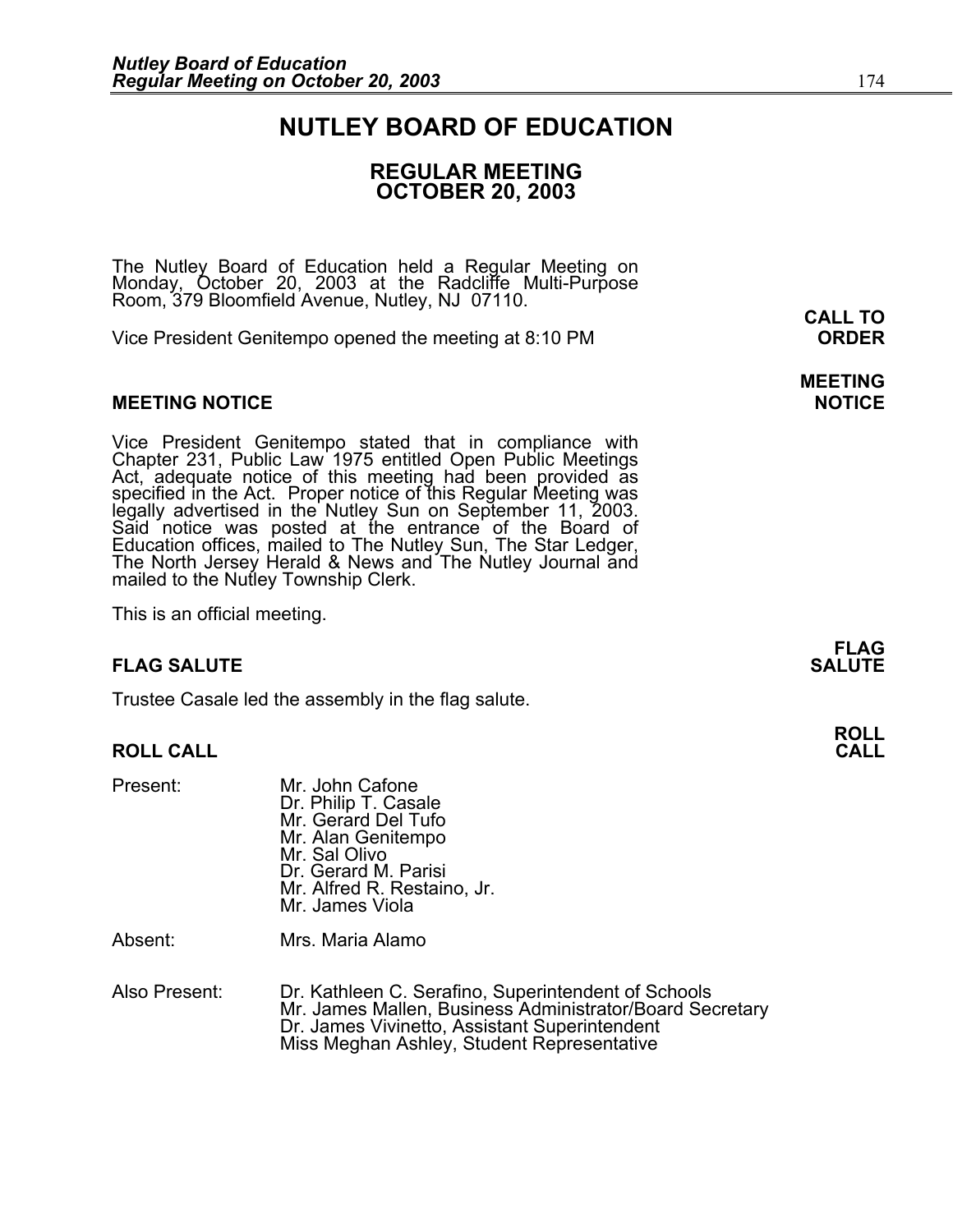### **APPROVAL OF MINUTES APPROVE**

BE IT RESOLVED that the Board of Education approves the<br>minutes of the Conference/Special Meeting and Closed<br>Executive Session of October 6, 2003, the Special Meeting of<br>September 29, 2003 and the Regular, Conference and C Executive Session Meetings of September 22, 2003.

Trustee Restaino moved, Trustee Parisi seconded, and the Board unanimously approved by voice vote a motion to approve the minutes.

#### **CORRESPONDENCE CORRESPONDENCE**

Board Secretary Mallen read the following correspondence:

A thank-you note from Patti Piro for the Board's expression of sympathy on the passing of her husband.

#### **SUPERINTENDENT'S REPORT SUPT'S REPORT A**

Dr. Serafino presented the Superintendent's Report dated October 20, 2003, Schedule A, which is appended to the minutes of this meeting.

#### **VIOLENCE AND VANDALISM REPORT REPORT**

Dr. Vivinetto explained that, as required by the state, this report was transmitted electronically in July 2003. Dr. Vivinetto said<br>28 incidents were reported to him. He indicated that there were 28 incidents were reported to him. He indicated that there were no incidents of violence in 2002-03, 22 incidents of vandalism, 4 incidents of substance abuse and 3 incidents of weapons, explaining that the weapons involved a toy gun and two small<br>pocketknives. The four substance abuse cases were mandated medical screenings of 4 students sent for positive and negative analysis. Dr. Vivinetto stated there was a Dr. Vivinetto stated there was a significant decrease in the violence incidents over the past<br>three years from seven (2000-01), two (2001-02) and zero last year (2002-03). He attributed the decrease to our school safety<br>program and the other programs that are proactive and comprehensive in nature.

#### **BOARD SECRETARY'S REPORT**

None

Board Secretary Mallen presented the Board Secretary's Report dated October 20, 2003 as listed on the agenda.

#### HEARING OF CITIZENS (Resolutions Only) **HEARING OF SEARING** OF

**VIOLENCE & VANDALISM** 

**BOARD SECRETARY'S** 

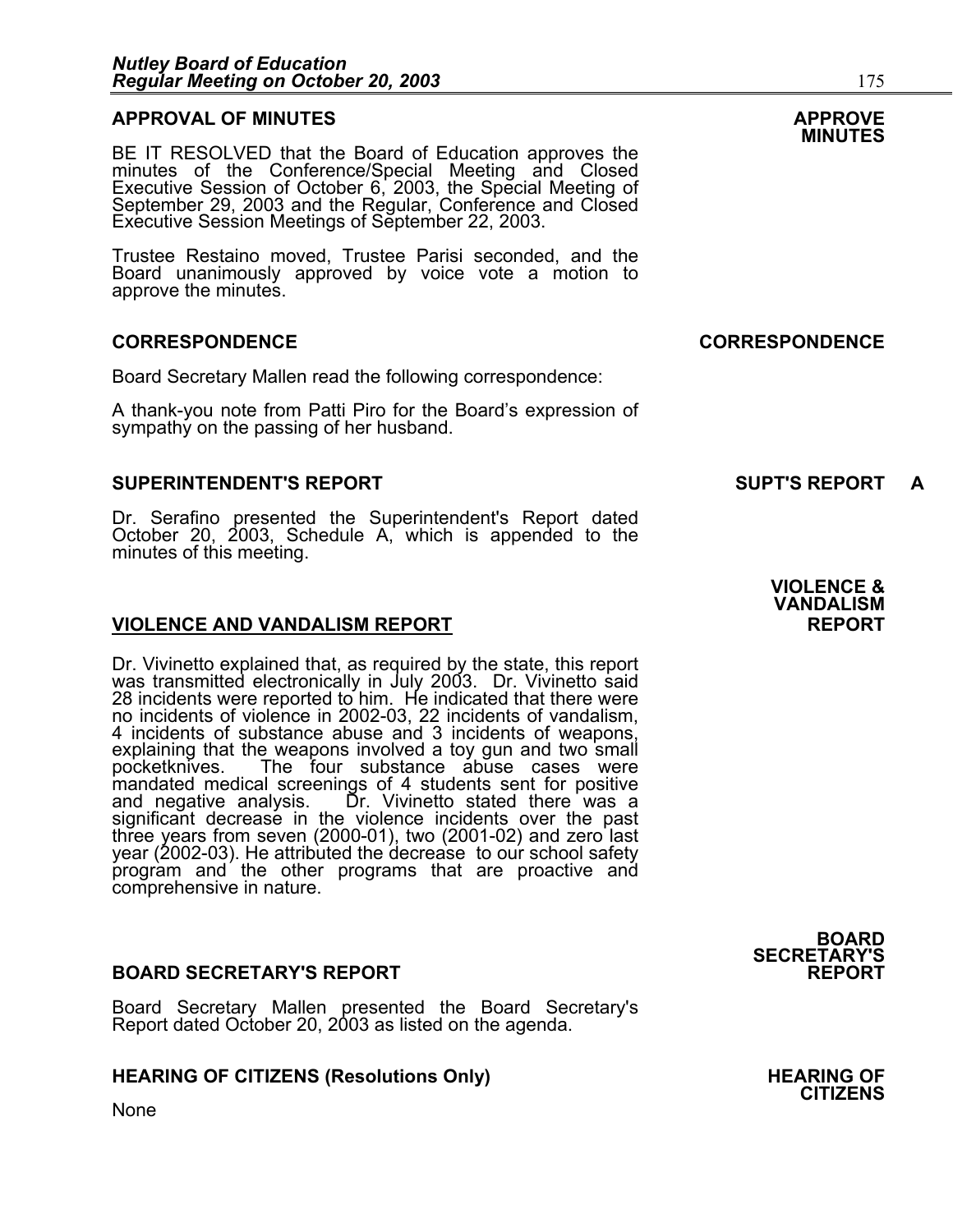٦

### **SUPERINTENDENT'S RESOLUTIONS SUPT'S**

Trustee Restaino moved and Trustee Cafone seconded a motion that the Board approves the Superintendent's Resolutions numbers 1 through 14 as listed below.

The following fourteen resolutions recommended by the Superintendent were unanimously approved by roll call vote.

#### 1. RETIREMENTS - PROFESSIONAL STAFF

BE IT RESOLVED that the Board of Education approves the retirement of the following personnel, effective January 1, 2004

Donald Baumann -Middle School Teacher -Elementary Teacher

#### 2. **RETIREMENT - VICE PRINCIPAL PRINCIPAL**

BE IT RESOLVED that the Board of Education approves the retirement of Mrs. Margaret Murray, Franklin Middle School Vice Principal, effective January 1, 2004.

#### **3. RESIGNATIONS – Athletics**

BE IT RESOLVED that the Board of Education approves the resignation of the following coaches:

| Michael Christadore | -Head Baseball Coach  |
|---------------------|-----------------------|
| Carla D'Agostino    | -Assistant Crew Coach |

#### 4. **AMENDING APPOINTMENT – BOE Extended Day Program**

BE IT RESOLVED that the Board of Education approves the amending of the resolution, approved at the August 25, 2003 Board Meeting, Schedule D, of Lorraine Milunaitis to reflect a change in title to Supervisor/Instructor, a change in title to Supervisor/Instructor, and salary, as<br>Supervisor, to \$28.00 per hour, retroactive to October 7, 2003.

#### **5. AMENDING APPOINTMENT – Professional Staff**

BE IT RESOLVED that the Board of Education approves the<br>amending of the resolution, approved at the September 22,<br>2003 Board Meeting to reflect a change in the part-time status<br>and salary of Mrs. Valerie Piacenza to (p/t.6 negotiations, the salary will be adjusted in accordance with the 2003-04 Teachers' Salary Guide.

## **RESOLUTIONS**

### **RETIRE**<br>PROF STAFF

**RETIRE VICE**<br>PRINCIPAL

## **RESIGN<br>ATHLETICS**

**AMEND APPOINT DAY PROG** 

**AMEND APPOINT**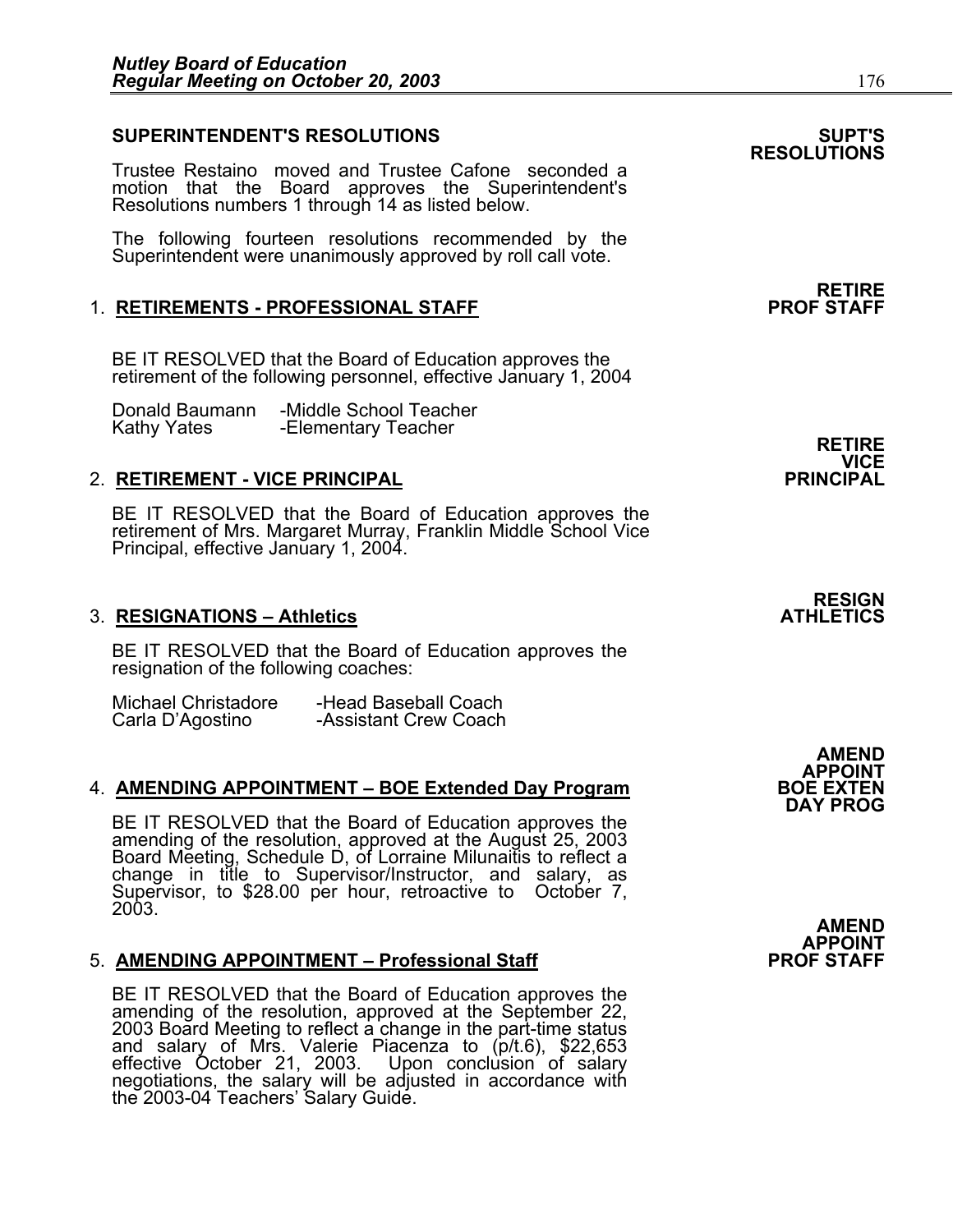BE IT RESOLVED that the Board of Education approves the appointment of Mrs. Meagan Bennett as permanent unassigned substitute for the 2003-04 school year, at the rate of \$78 per day and fringe benefits which include State Benefits and dental plans.

BE IT FURTHER RESOLVED that this candidate met the district's requirements for the permanent unassigned substitute position which is the possession of a County Substitute certificate.

BE IT FURTHER RESOLVED that the Board approves the application for emergent hiring as per the state criminal review procedure.

### **7. APPOINTMENTS- Athletics**

BE IT RESOLVED that the Board of Education approves the athletic appointments listed below for the 2003-04 school year on the salary guide at the classification and step as indicated in accordance with the 2002-03 Coaches Salary Guide. Upon conclusion of negotiations the salary will be adjusted in accordance with the 2003-04 Coaches Salary Guide:

| <b>Sport</b>            | <b>Name</b>         | <b>Step</b> | <b>Salary</b> |
|-------------------------|---------------------|-------------|---------------|
| <b>GIRLS BASKETBALL</b> |                     |             |               |
| Assistant Coach         | Thomas Grant        | 3           | \$4,505       |
| <b>GOLF</b>             |                     |             |               |
| <b>Head Coach</b>       | <b>Thomas Grant</b> |             | \$4,182       |

8. **APPOINTMENTS – Teacher Substitutes**<br>BE IT RESOLVED that the Board of Education approves the<br>BE IT RESOLVED that the Board of Education approves the appointments of the teacher substitutes listed on the attached Schedule B dated October 20, 2003 for the 2003-04 school year.

### 9. APPOINTMENT- Substitute

BE IT RESOLVED that the Board of Education approves the following substitute for the 2003-04 school year:

### **Bus Aide**

Dolores Rosamilia\*

APPOINT<br>PERM<br>UNASSIGNED **SUB**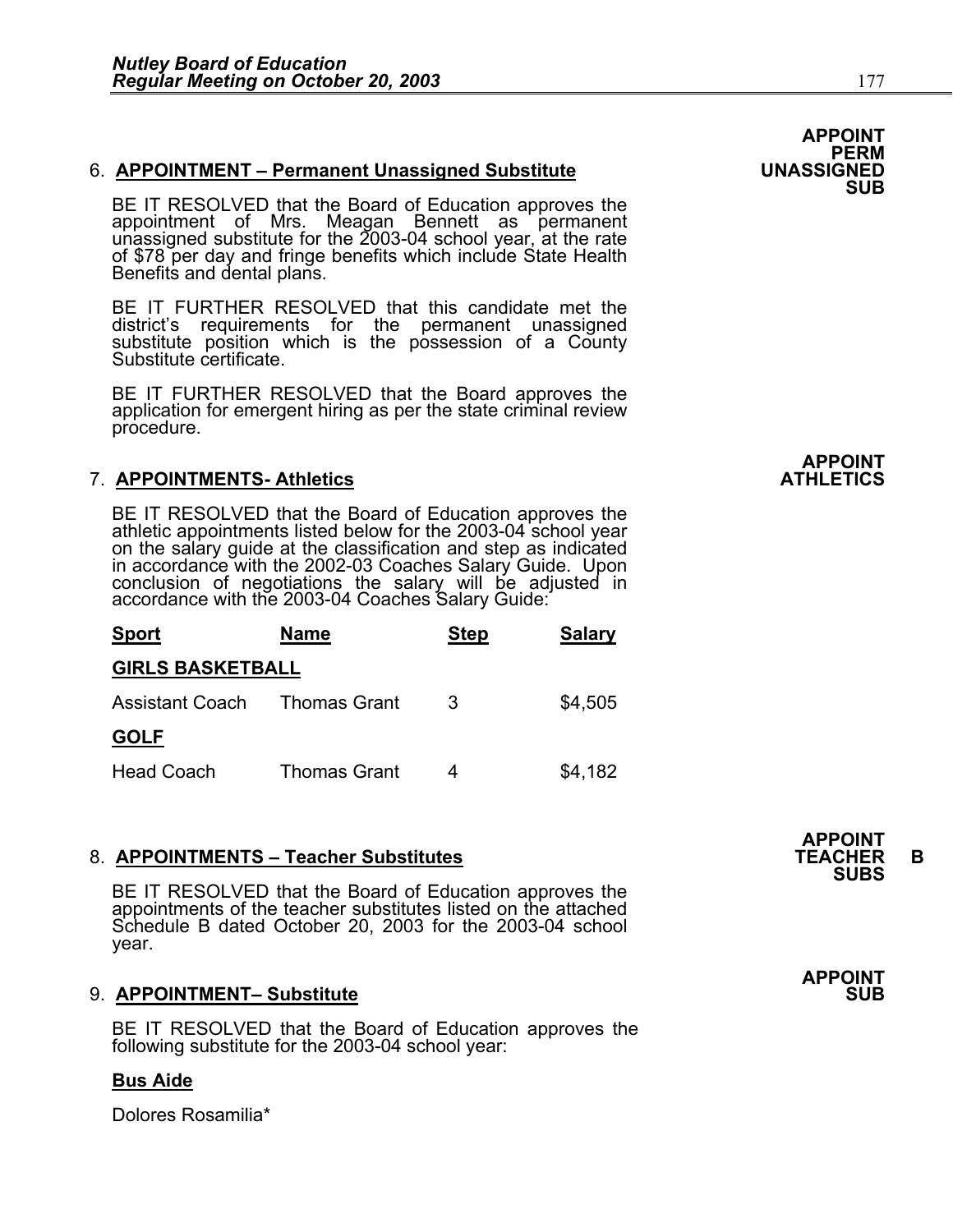\*BE IT FURTHER RESOLVED that the Board approves the application for emergent hiring as per the state criminal review procedure.

### 10. **EXTRA COMPENSATION COMP**

BE IT RESOLVED that the Board of Education approves the following personnel be paid extra compensation in the amounts indicated for services rendered:

**PAYMENT FOR SUMMER HOURS – Website – August 28, 2003**

Ann Mary Mullane \$173.20

#### **HEALTH DYNAMICS CLASSES – Month of September, 2003**

Rose Cioffi **\$250.00** 

#### **PAYMENT FOR ZERO PERIOD BASIC SKILLS CLASSES – September 8 – October 6, 2003**

| Leann Martin   | \$520.00 |
|----------------|----------|
| David Sorensen | 520.00   |

#### **CENTRAL DETENTION COVERAGE – September, 2003**

#### High School

| Dana D'Ambola<br>Robin DeLorenzo<br><b>Scott Kindler</b><br><b>AnneMarie Kowalski</b><br>Lisa Vallo | 18.77<br>18.77<br>75.08<br>168.93<br>18.77 |
|-----------------------------------------------------------------------------------------------------|--------------------------------------------|
| <b>Franklin School</b>                                                                              |                                            |
| Joseph Cappello<br>Tracy Egan<br>Louis Manganiello<br>Luann Zullo                                   | 93.85<br>37.54<br>56.31<br>112.62          |

#### **SATURDAY MORNING SUSPENSIONS – September, 2003**

#### High School

| AnneMarie Kowalski | \$ 78.45 |
|--------------------|----------|
| Lisa Vallo         | 156.90   |

## **EXTRA**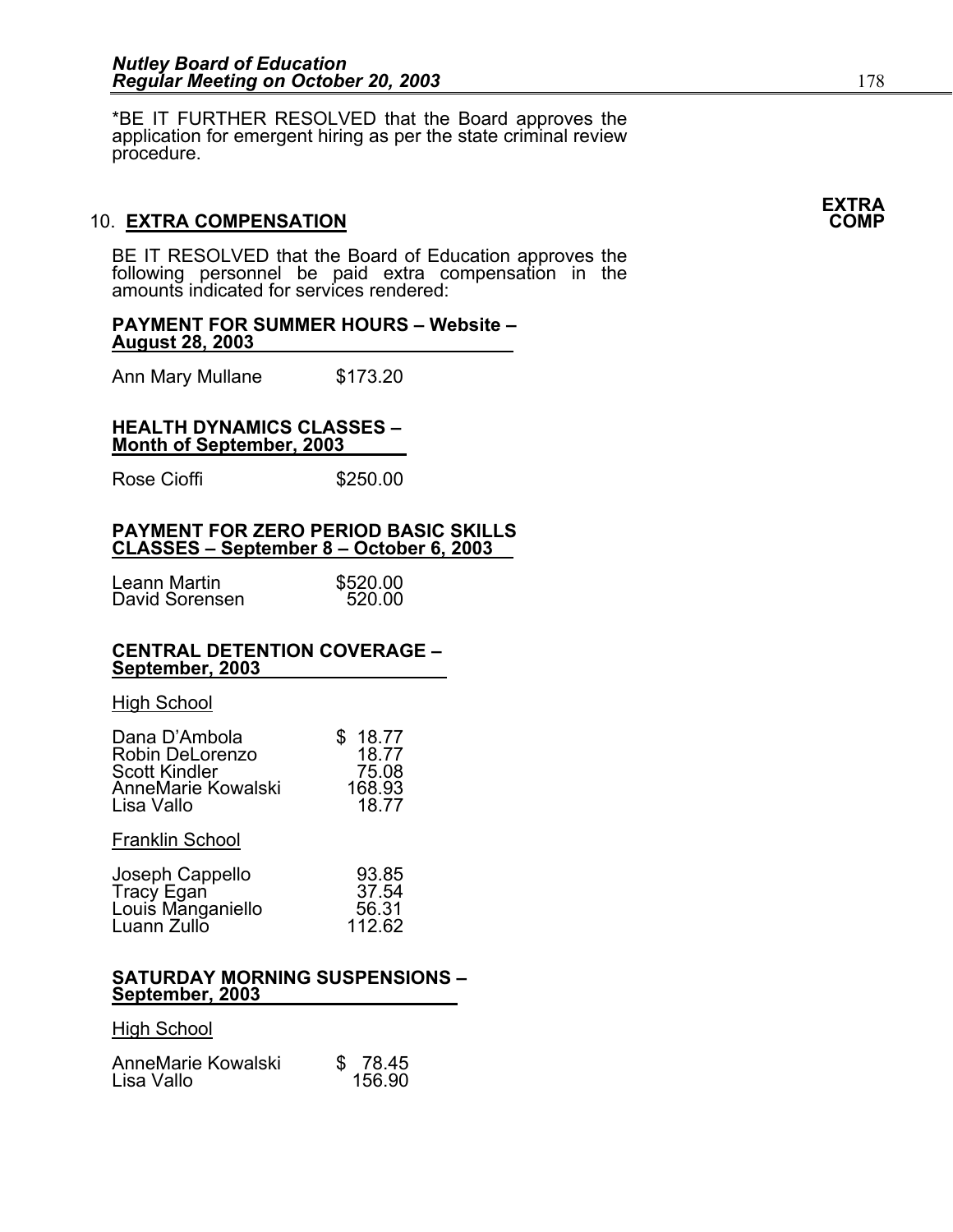#### **SPECIAL CLASS PLACEMENT – Educationally SPECIAL 11. Disabled Students**

| School                                   | No. of |            | Effective<br><b>Students Classification Date</b><br>Tuition |
|------------------------------------------|--------|------------|-------------------------------------------------------------|
| <b>Bonnie Brae</b><br>Liberty Corner, NJ |        | HD.        | 9/4/03 *\$60,300.00                                         |
| *Note: Educational component only        |        |            |                                                             |
| North Hudson Academy<br>North Bergen, NJ |        | <b>SLD</b> | 9/18/03 \$26,795.88                                         |

### 12. **LEAVE OF ABSENCE – Teacher ABSENCE**

BE IT RESOLVED that the Board of Education approves a childrearing leave of absence for Mrs. Eleni Koukoularis, high school teacher, effective March 9, 2004 for the 2003-04 school year with the provision that she notify the Superintendent of Schools of further teaching intentions no later than April 1, 2004.

#### 13. **LONGEVITY PAY PAY**

BE IT RESOLVED that the Board of Education approves the following longevity payment:

Sharon Romaglia-\$4,300 (prorated) Eff. Nov. 1, 2003 (25 yrs.)<br>Marie Peavy - -\$2,240 (prorated) Eff. Sept. 1, 2003(15 yrs.)

## 14. **APPROVAL OF SCHOOL-LEVEL OBJECTIVES – LEVEL 2003-04 School Year OBJECTIVES**

BE IT RESOLVED that the Board of Education approves the<br>School-Level Objectives contained in Schedule C (Quality<br>Assurance Annual Report) for the 2003-04 school year<br>pursuant to N.J.S.A. 18A.7A-1 et seq. and N.J.A.C. 6:8-4 seq.

### **BOARD SECRETARY'S RESOLUTIONS** SECRETARY'S

Trustee Parisi moved and Trustee Del Tufo seconded a motion that the Board approves the Board Secretary's Resolutions numbers 1 through 10 as listed below. Upon being put to a roll call vote the resolutions were unanimously approved.

**APPROVE SCHOOL 03-04 SCHOOL YR** 

 **BOARD RESOLUTIONS** 

**LEAVE**  OF<br>ABSENCE

**PLACEMENT** 

**LONGEVITY**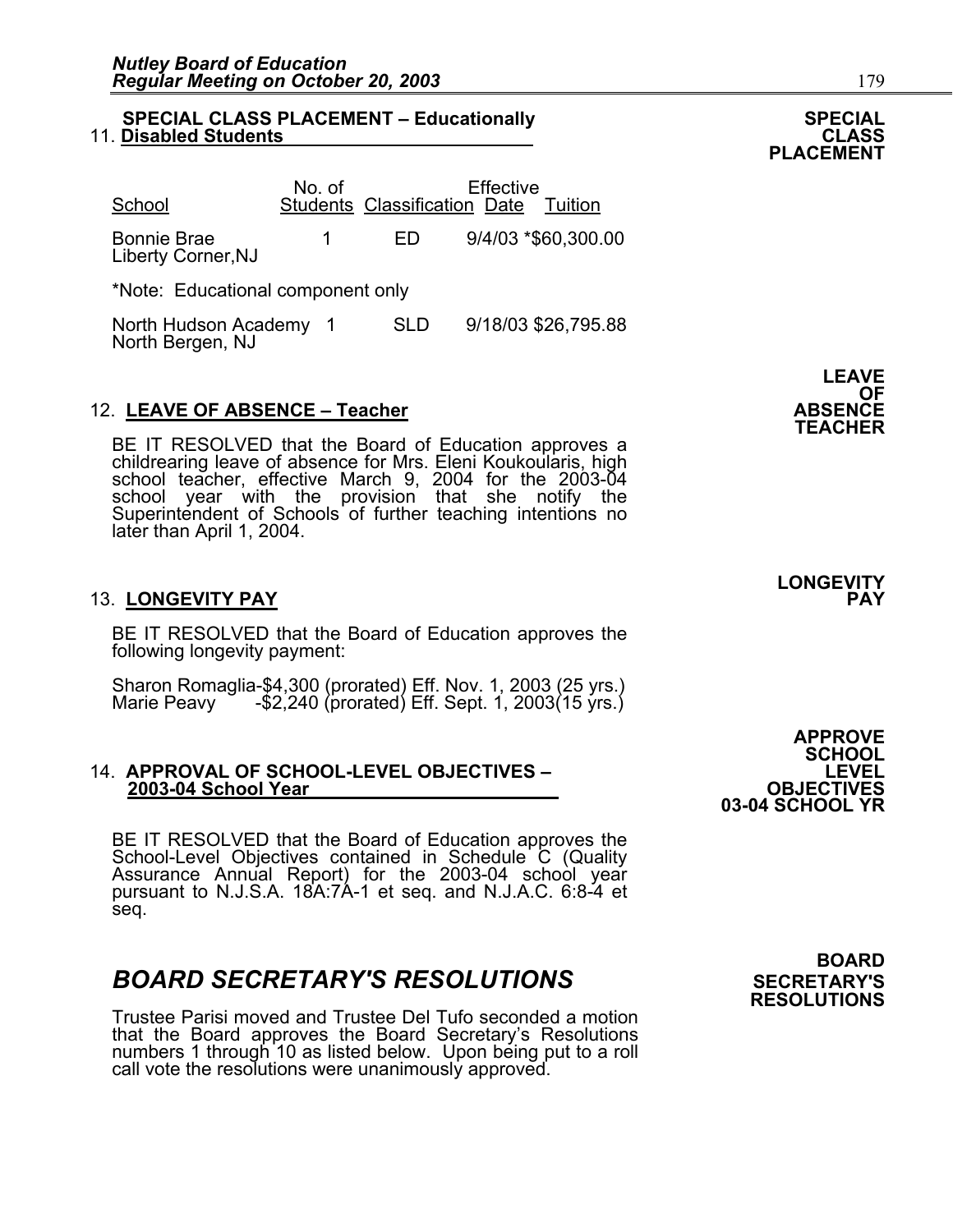1. BILLS AND MANDATORY PAYMENTS<br>BE IT RESOLVED that the Board of Education approves the **PAYMENTS** payment of bills and mandatory payments dated October 20, 2003 in the total amount of \$4,278,353.15 (Appendix A).

## 2. **REQUESTS FOR USE OF SCHOOL BUILDINGS AND USE OF BUILDINGS B GROUNDS AND GROUNDS**

BE IT RESOLVED that the Board of Education approves the requests for the use of school buildings and grounds (Appendix B), that conform to the rules and regulations set by the Board of Education.

3. **TRANSFER SCHEDULE**<br>BE IT RESOLVED that the Board of Education approves, in **SCHEDULE** BE IT RESOLVED that the Board of Education approves, in compliance with N.J.A.C. 9:20-2, the transfers in the 2003-04 budget per Transfer Schedule #2 dated October 20, 2003 in the<br>amount of \$16,250.00 as appended (Appendix C).

## 4. **ACCEPTANCE OF NOTIFICATION OF GRANT AWARD - I.D.E.A. I.D.E.A.-B and I.D.E.A. - Preschool - FY 2004 GRANT AWARD**

BE IT RESOLVED that the Board of Education approves the acceptance of the I.D.E.A. grant award for FY 2004 as follows:

I.D.E.A.-B Basic \$630,732<br>I.D.E.A. B-Preschool \$ 26,756 I.D.E.A. B-Preschool

### **5. DESIGNATION OF ACCOUNT SIGNATORIES**

BE IT RESOLVED that the official signatories for the Yantacaw School checking account at Valley National Bank be designated as follows:

MaryLou Dowse Principal

and

Angela Gariano Secretary

### **6. APPROVAL OF HLR FEDERAL CREDIT UNION**

BE IT RESOLVED that the Board of Education approves the HLR Federal Credit Union for participation and use by all employees of the Nutley Board of Education.

# **BILLS &**

**NOTIFICATION** 

**DESIGNATION SIGNATORIES** 

> **APPROVAL UNION**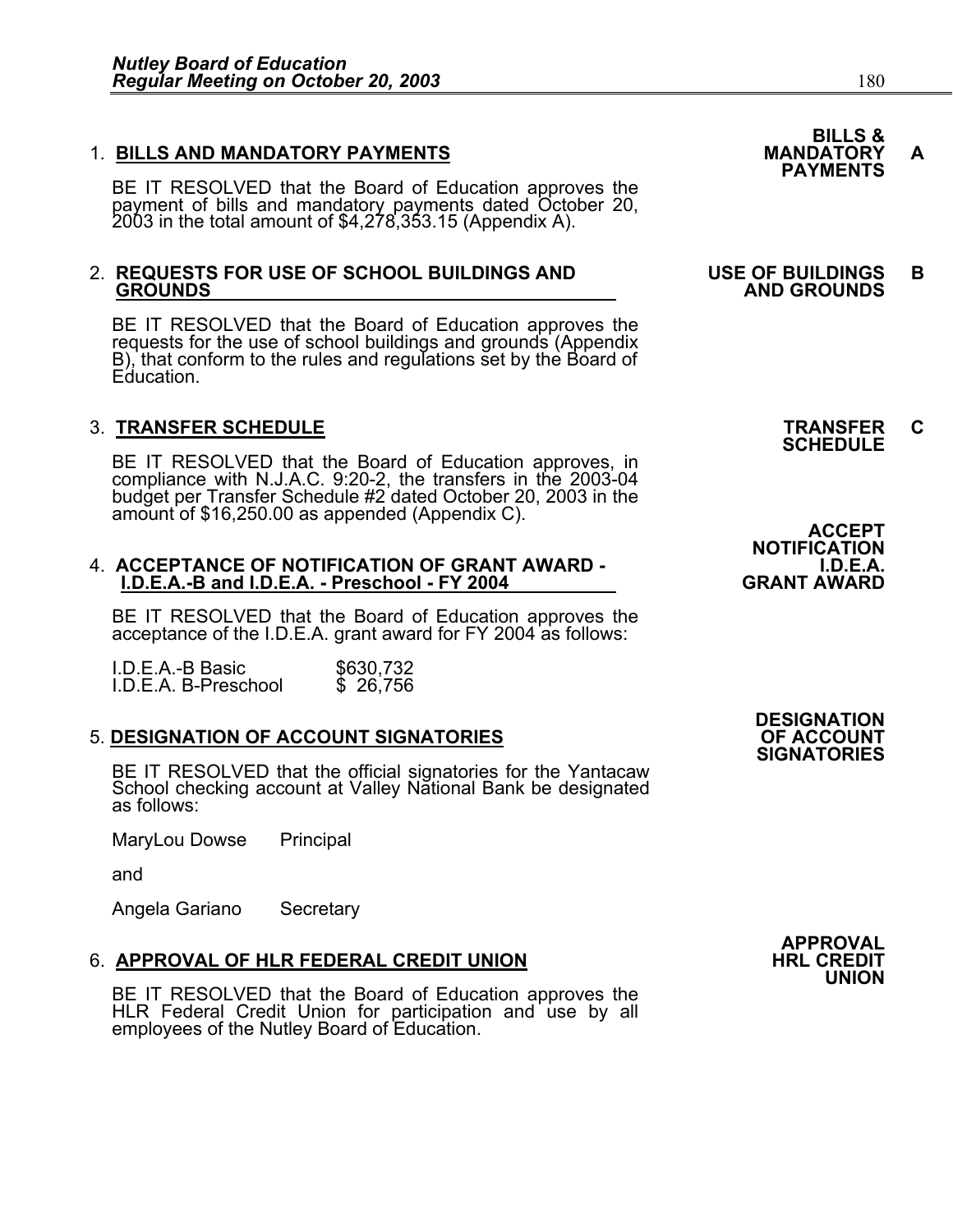### **7. JOINT TRANSPORTATION AGREEMENT**

BE IT RESOLVED that the Board of Education approves a Joint Transportation Agreement with the Belleville Board of Education to provide transportation for one special education student from<br>Nutley to Lake Drive School, Mountain Lakes, NJ effective September 1, 2003 through June 30, 2004 at a per diem cost of<br>\$51.04. (Subject to approval of the County Superintendent of<br>Schools).

### 8. SUBMISSION OF COMPREHENSIVE MAINTENANCE PLAN

WHEREAS, the Department of Education requires New Jersey<br>School Districts to submit three-year maintenance plans<br>documenting "required" maintenance activities for each of its public school facilities, and

WHEREAS, the required maintenance activities as listed in the attached document for the various school facilities of the Nutley Public Schools are consistent with these requirements, and

WHEREAS, all past and planned activities are reasonable to keep school facilities open and safe for the use or in their original condition and to keep their system warranties valid,

NOW THEREFORE BE IT RESOLVED, that the Nutley Board<br>of Education hereby authorizes the School Business<br>Administrator to submit the attached (Appendix D) submit the attached (Appendix D) Comprehensive Maintenance Plan for the Nutley Public Schools in compliance with Department of Education requirements.

## 9. **APPROVAL FOR ADVERTISEMENT OF BID - Equipment PUBLIC ADDRESS for Public Address Systems EQUIPMENT**

BE IT RESOLVED that the Nutley Board of Education approves the advertisement for sealed competitive bids for the purchase of equipment for public address systems in all five elementary schools.

## 10. **APPROVAL FOR ADVERTISEMENT OF BID - Purchase LEASE/PURCHASE or Lease/Purchase of Two Classroom Trailers CLASSROOM**

BE IT RESOLVED that the Nutley Board of Education approves the advertisement for sealed competitive bids for the purchase or lease/purchase of two classroom trailers for installation and use at the Yantacaw School and Franklin Middle School.

**APPROVE ADVERTISE BID TRAILERS** 

**ADVERTISE BID** 

**APPROVE** 

TRANS<br>AGREEMENT

**COMPREHENSIVE PLAN** 

**JOINT**